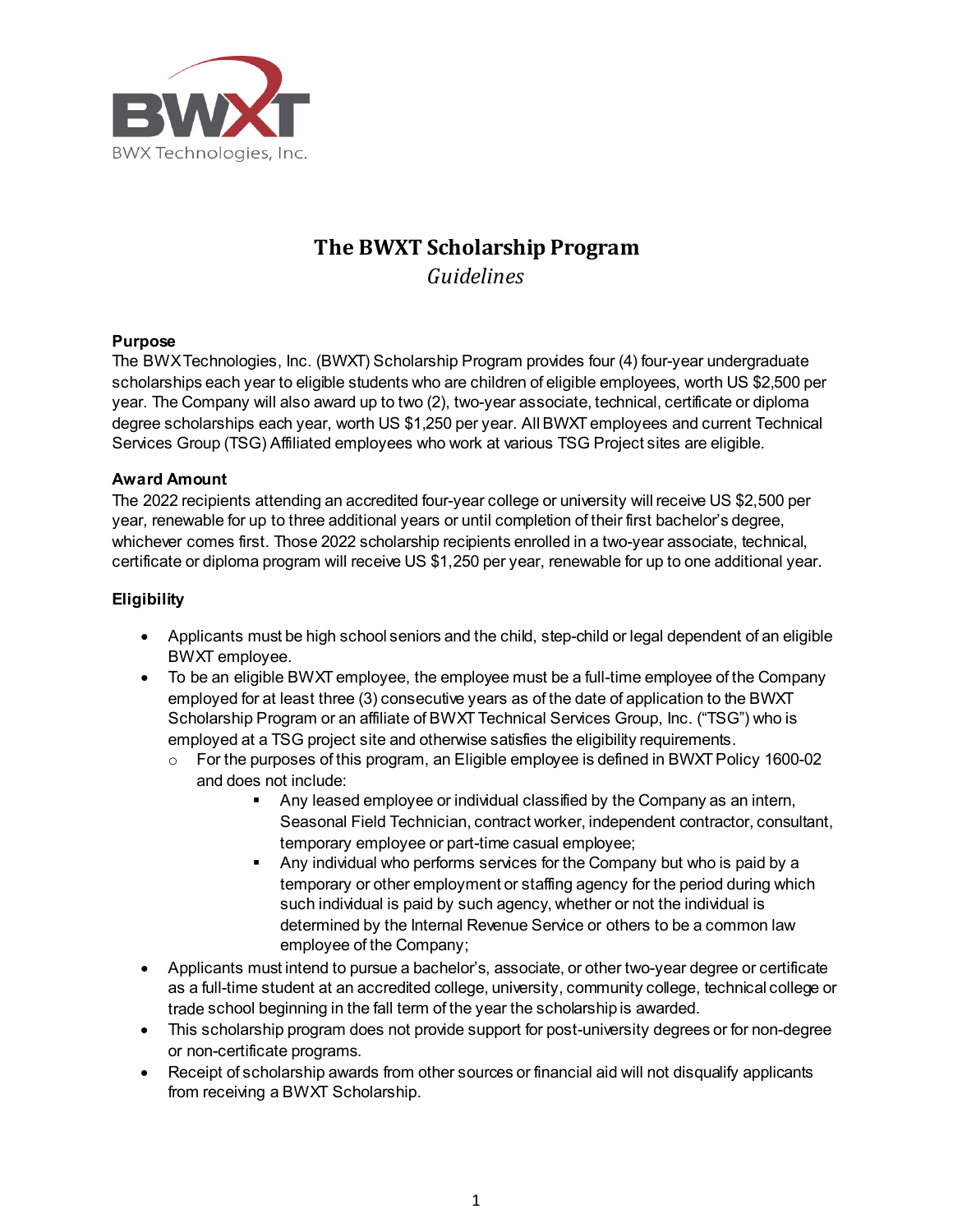# **Application Procedure**

The Company will issue an announcement during the first quarter of each year that advises when BWXT Scholarship Applications are available and the application deadline. High school seniors who wish to be considered for scholarships for the upcoming fall term and who meet the eligibility requirements may then apply by submitting the application online a[t www.bwxt.com/scholarships](file://bwxt/ldt/home/kdmccown/Documents/Documents/Internal%20Comms/Scholarship%20Program/2018%20Scholarship%20Program/www.bwxt.com/scholarships). Official sealed transcripts and recommendations from the student's school must be mailed to Andrea Harris at BWX Technologies, Inc., 800 Main Street, FL 3, Lynchburg, VA 24504. These documents may also be sent directly from the student's school via email to scholarships@bwxt.com.

#### **Selection Procedure**

All scholarship applications are reviewed by a committee of BWXT employees (the "BWXT Scholarship Committee"). Preference will be given based on academic achievement, future potential and financial need.

The BWXT Scholarship Committee will evaluate each applicant's grades, test scores, extracurricular activities, written essay submission and guidance counselor recommendations.

BWXT Scholarship recipients must execute a Scholarship Agreement before funds can be awarded. This agreement is facilitated online in the same platform as the application process. Recipients will be notified of the agreement procedure upon selection.

Recipients must also indicate their willingness to interview with the company for summer work positions, if offered, and for full-time employment, if offered. It is understood, however, that the recipient is not promised employment or obligated to accept either part-time or full-time employment as a condition of award or renewal of the scholarship.

# **Selection Committee**

The BWXT Scholarship Committee will include cross-organizational representation from within BWXT. The committee will review all applications received each year and select the scholarship recipients and one alternate. The committee will also review each renewal application from current recipients and confirm whether it should be renewed. In the event a member of the committee has a child for whom an application for scholarship has been submitted, an alternate shall be selected to serve on the committee during all deliberations which affect or might reasonably affect the award or renewal of a scholarship to such child.

#### **Responsibility of Recipients**

Scholarship recipients must enroll as full-time students in the fall of the year in which the scholarships are awarded and continue in school full-time for the entire academic year without interruption barring illness, emergency or military service. They also must maintain at least a 2.5 grade point average on a 4.0 scale, remain in good standing with their college, university, community college, technical college or trade school and submit a yearly renewal application, including current transcripts. Scholarship recipients are also responsible for informing the BWXT Scholarship Program Coordinator if they have any change in their permanent mailing address, school enrollment or academic status.

During time of renewal, students can request a one-time deferment should a leave of absence be required during the scholarship award timeframe. This deferral request will be reviewed before formal deferment is awarded. This process is handled through the online application process at [www.bwxt.com/scholarships](http://www.bwxt.com/scholarships).

# **Payment of Scholarship Funds**

Payment of scholarship funds will be made directly to the bursar for the applicable educational institution